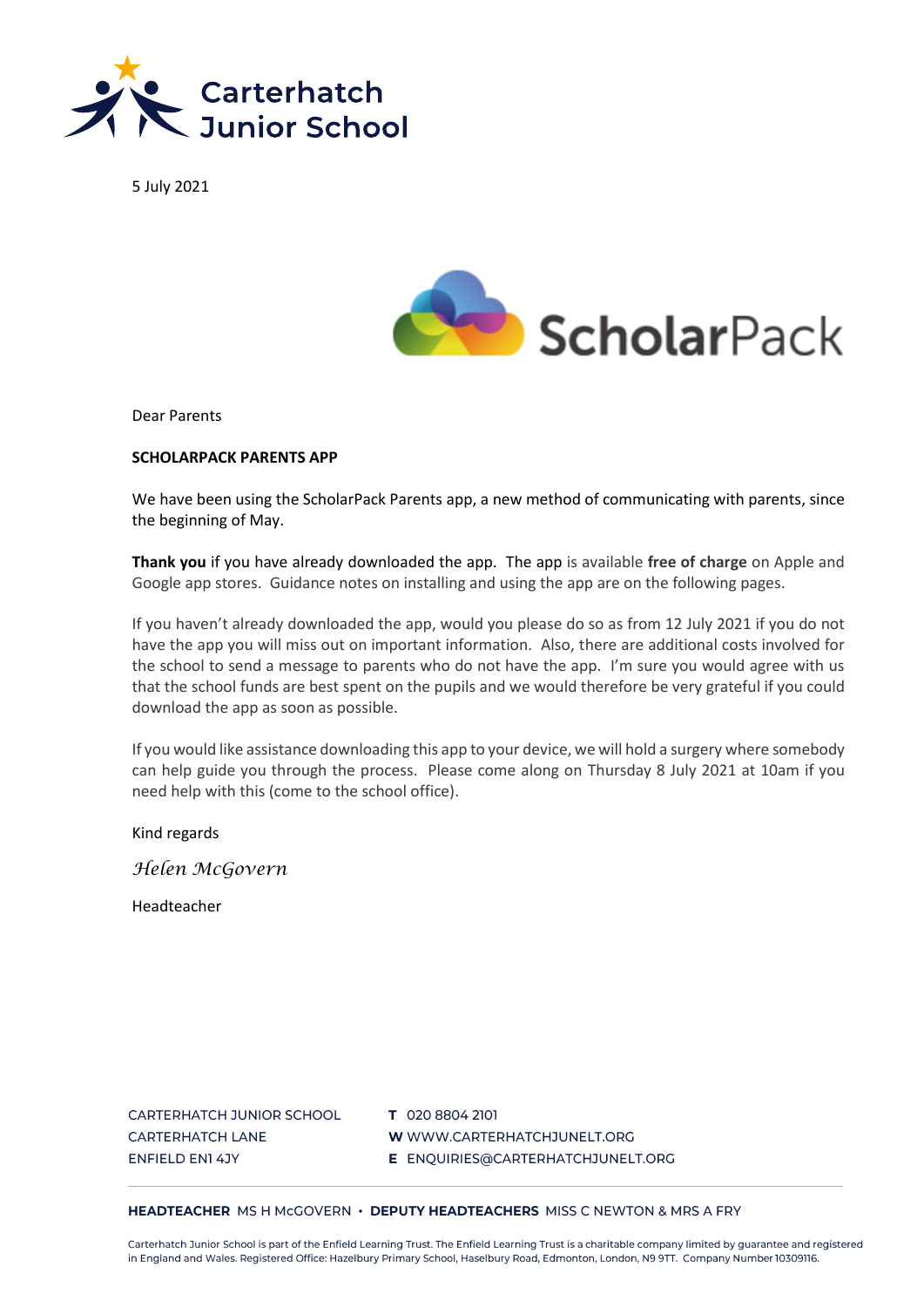

# **Setting up ScholarPack Parents**

#### Installing the app

The ScholarPack Parents app is available free of charge on Apple and Google app stores. Simply search ScholarPack Parents' and download.

ScholarPack **ScholarPack** Scholar<sup>p</sup>id

Once you have installed the app and opened it on your phone, click 'let's get started'. You will be prompted to enter a link-up code and your mobile number. You will receive the link-up code from your child's school in a letter. This code will last 60 days, if you do not link-up in that time you will need to request a new one from the school.

After you have entered the link-up code, add your mobile number (please make sure this is the same number you have given to the school) and clicked 'continue'. You will be sent a 'one time passcode' via text message. Enter this passcode and submit. You should then see a 'connection successful' message. You have now completed the link-up with the app and school.

If you have multiple children linked with the ScholarPack app, you will see your children pop up in a list. Please click the child you wish to view. If you need to add another child please speak to your school

| ł. |  |  |
|----|--|--|
|    |  |  |
|    |  |  |
|    |  |  |
|    |  |  |
|    |  |  |
|    |  |  |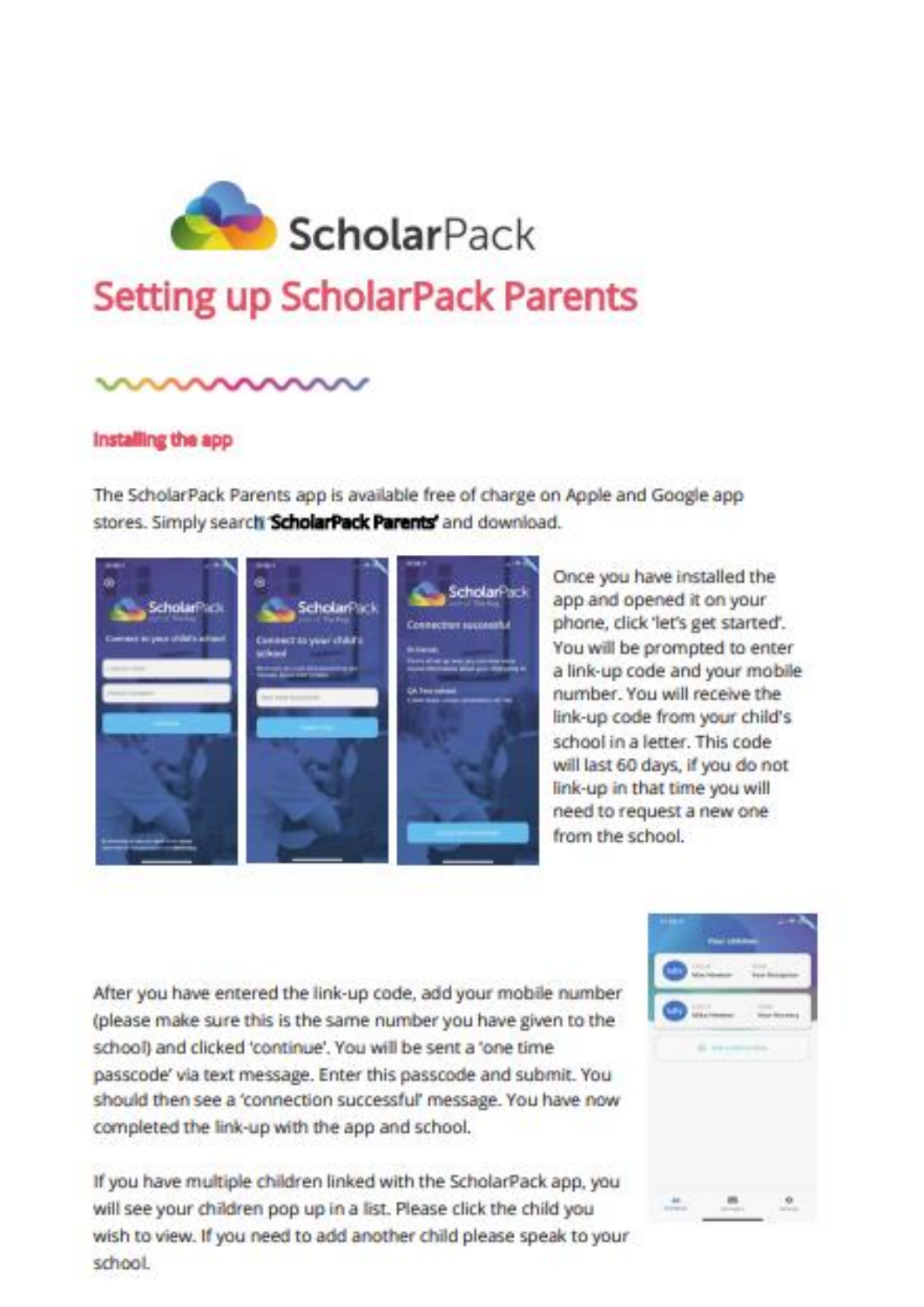### Dashboard

On the main dashboard you will see information about your child's form, year and the school's address.



You will also see a percentage overview of your child's attendance. Below this, you will see the following five options;

- · Attendance
- $•$  Contacts
- · Permissions
- · Dietary Info
- · Medical

Click on these icons to see an overview of the information the school holds for your child. Please contact the school if any of the

information is incorrect or needs updating.

# **Navigating to messaging**

Getting to your messages is easy. Once in the app, click 'messages' at the bottom of the screen and you're in. From here you will be able to view your new messages, reply to any messages (where applicable) and view historic message threads.

# Receiving a message

If you have your notifications switched on (you can do this in your phone's settings area) then when you receive a message from the school you will be notified on your phone.

The app button will also show a notification if you have any new messages.

Alternatively access the app and then click on messages to see all of your ongoing and historic messages.



Just click on the message to read what has been sent. Once you click

on the message, this will take you to the message thread which is explained in this next section